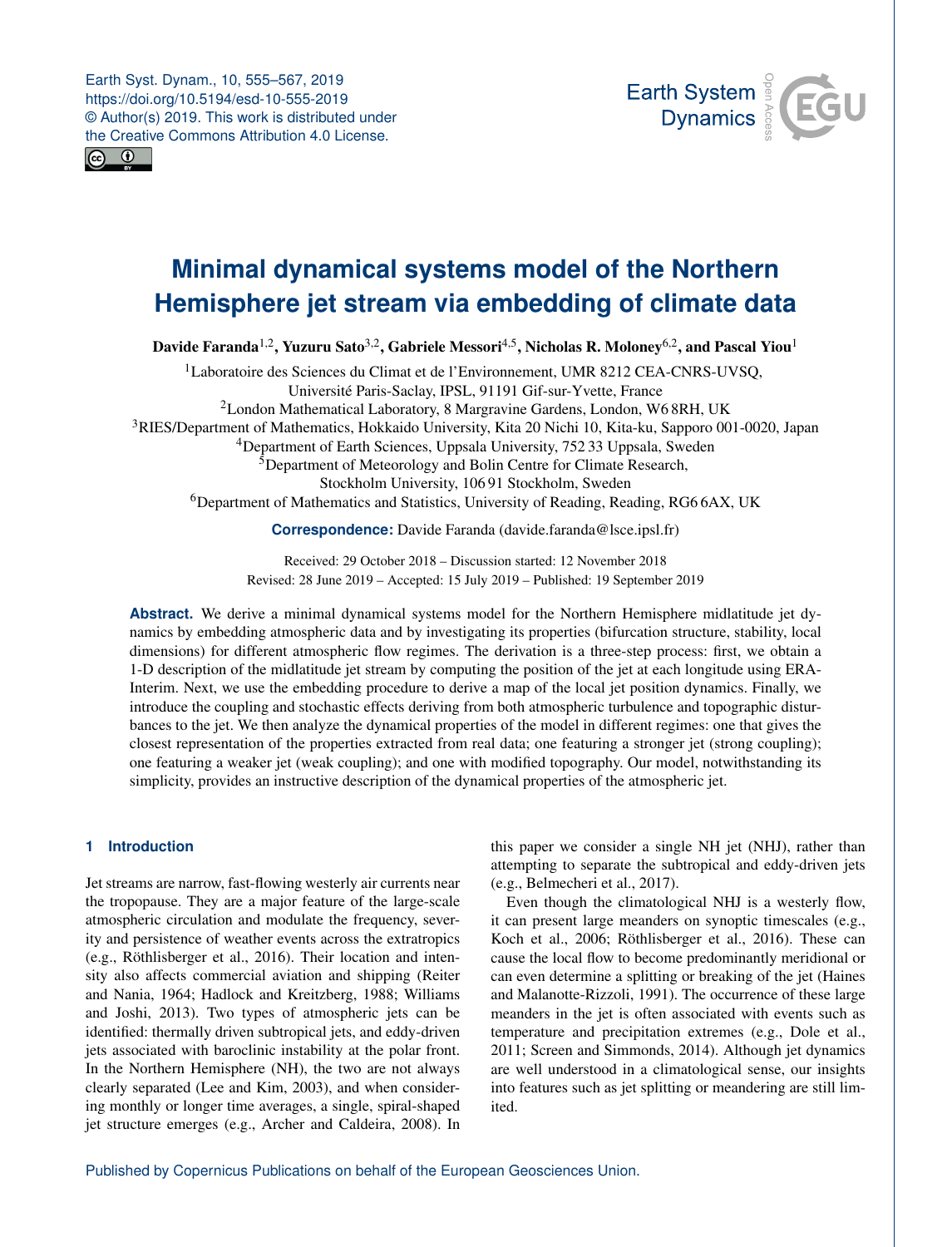The dynamics of meanders and split jets has often been framed in terms of transitions between zonal and blocked flows since the seminal work by [Charney and DeVore](#page-10-3) [\(1979\)](#page-10-3). [Legras and Ghil](#page-11-7) [\(1985\)](#page-11-7) and [Ghil](#page-11-8) [\(1987\)](#page-11-8) used an intermediate complexity barotropic model with dissipation forcing and topography and observed two distinct equilibria associated with the zonal and blocked flows. Similar mechanisms have been proposed by [Mo and Ghil](#page-11-9) [\(1988\)](#page-11-9) and then tested in experimental facilities [\(Weeks et al.,](#page-12-1) [2000\)](#page-12-1). However, there is no consensus about the nature of flow multistability, and a wide range of theoretical explanations and models have been proposed (e.g., [Tung and Lindzen,](#page-12-2) [1979;](#page-12-2) [Simmons et al.,](#page-11-10) [1983;](#page-11-10) [Frederiksen,](#page-10-4) [1982;](#page-10-4) [Faranda et al.,](#page-10-5) [2016a\)](#page-10-5). Moreover, jet dynamics have been described as a manifestation of multiple equilibria in asymmetrically forced flows [\(Hansen,](#page-11-11) [1986\)](#page-11-11) or as a result of soliton–modon structures [\(McWilliams et al.,](#page-11-12) [1981\)](#page-11-12).

In order to advance our understanding of the jet dynamics, we employ a low-dimensional dynamical systems model derived from reanalysis data. The best-known example of a low-dimensional model for atmospheric phenomena is Lorenz' simple three-dimensional system representing some features of Rayleigh–Bénard convection [\(Lorenz,](#page-11-13) [1963\)](#page-11-13). Thereafter, simple dynamical systems models have been devised to study El Niño [\(Penland and Matrosova,](#page-11-14) [1994\)](#page-11-14), ocean–atmosphere interactions [\(Dijkstra and Ghil,](#page-10-6) [2005\)](#page-10-6), climate tipping points [\(Stommel,](#page-11-15) [1961;](#page-11-15) [Benzi et al.,](#page-10-7) [1982\)](#page-10-7), large-scale atmospheric motions [\(Lorenz,](#page-11-16) [1984,](#page-11-16) [1996\)](#page-11-17) and many other phenomena. The goal of these investigations was not to provide the most realistic representation of the relevant systems but rather to capture key emerging behaviors (such as chaos, intermittency, multistability). The main drawback of those investigations was the weakness of the connection between models and real data due to the scarcity of observations as well as theoretical limitations. Until very recently, there was a strong case against the use of embedding techniques to derive low-dimensional models from experimental data [\(Letellier et al.,](#page-11-18) [2006\)](#page-11-18). This opposition was motivated by a long sequence of papers that appeared between 1984 and 1991. The initial claim that low-dimensional models for complex phenomena could be derived using a very small numbers of variables (see e.g., [Nicolis and Nico](#page-11-19)[lis,](#page-11-19) [1984;](#page-11-19) [Fraedrich,](#page-10-8) [1986\)](#page-10-8) was disproved by rigorous numerical computations by [Grassberger](#page-11-20) [\(1986\)](#page-11-20) and [Lorenz](#page-11-21) [\(1991\)](#page-11-21).

Progress in data quality and availability and the advent of stochastic dynamical systems have renewed the attention for data embedding. Recently, [Faranda et al.](#page-10-9) [\(2017a\)](#page-10-9) have shown that embedding techniques can yield effective lowdimensional dynamics provided that the chosen observables reflect the symmetries of the system and that small-scale (sub-grid) dynamics are represented as stochastic perturbations. Here, we use these results to develop a minimal model of the effective dynamics of the midlatitude jet. This is useful to explore a range of possible behaviors beyond those displayed in the available data that could have appeared in past climates and could appear again in future climates. In analogy to the model derived by [Faranda et al.](#page-10-9) [\(2017a\)](#page-10-9) for the von Karman turbulent flow, the jet model is based on a coupled map lattice (CML; see Appendix [A\)](#page-9-0). Each element of the lattice reflects the dynamics of the jet at a given longitude. Such a model does not require physical sub-grid terms a priori but only if they are found to be essential to capture the large-scale phenomenology – which we show is not the case. We then evaluate how this model represents key dynamical features of the jet, namely its stability, the statistics of splitting or breaking and the response to topographical features, and we relate the results back to the original reanalysis data.

First, we provide the details of the reanalysis data and of the jet detection algorithm (Sect. [2\)](#page-1-0). We then present the stochastic coupled map lattice model and compute its bifurcation structure (Sect. [3\)](#page-3-0). Next, we introduce some instantaneous dynamical indicators (Sect. [4\)](#page-5-0) and use them to relate the conceptual model to more complex climate models and reanalysis data (Sect. [5\)](#page-7-0). Finally, we highlight the open questions our results can answer and the new questions they pose (Sect. [6\)](#page-7-1).

#### <span id="page-1-0"></span>**2 Data and methods**

## 2.1 ERA-Interim data and jet position algorithm

The analysis is based on the European Centre for Medium Range Weather Forecasts's ERA-Interim [\(Dee et al.,](#page-10-10) [2011\)](#page-10-10). We consider daily data with a 1◦ horizontal resolution over the period 1979–2016.

The jet position is diagnosed through a modified version of the approach by [Woollings et al.](#page-12-3) [\(2010\)](#page-12-3). We take daily mean wind speed averaged over 200–400 hPa and apply a 10 d lowpass Lanczos filter [\(Duchon,](#page-10-11) [1979\)](#page-10-11). We then identify the latitudinal position of the jet at every longitude as the location of the strongest wind over the band 15–75◦ N. This approach is intended to provide a "raw" measure of the jet variability. We then consider the longitude and time dependence of the latitude of the jet to monitor its waviness.

We define an index of large jet meanders, or breaks (breaking index, BRI), as the daily number of meridional variations in jet position of more than 10◦ of latitude across adjacent longitude grid points, except at longitude 0. The analysis has been repeated for BRI thresholds between 5 and 15°, with no significant qualitative differences.

Figure [1](#page-2-0) shows a snapshot of the jet position on 4 February 1979, together with the time series of the daily jet position recorded in 1979 at longitude 120◦ W. An animation of the jet location for the year 1980 is provided as a supplementary video. Both the time series and the snapshot show large jumps in the jet position. A qualitative analysis of the jet position data suggests that the jet fluctuates around a central latitude (Central Jet, CJ) and seldom shifts to more northerly (NJ) or southerly (SJ) latitudes.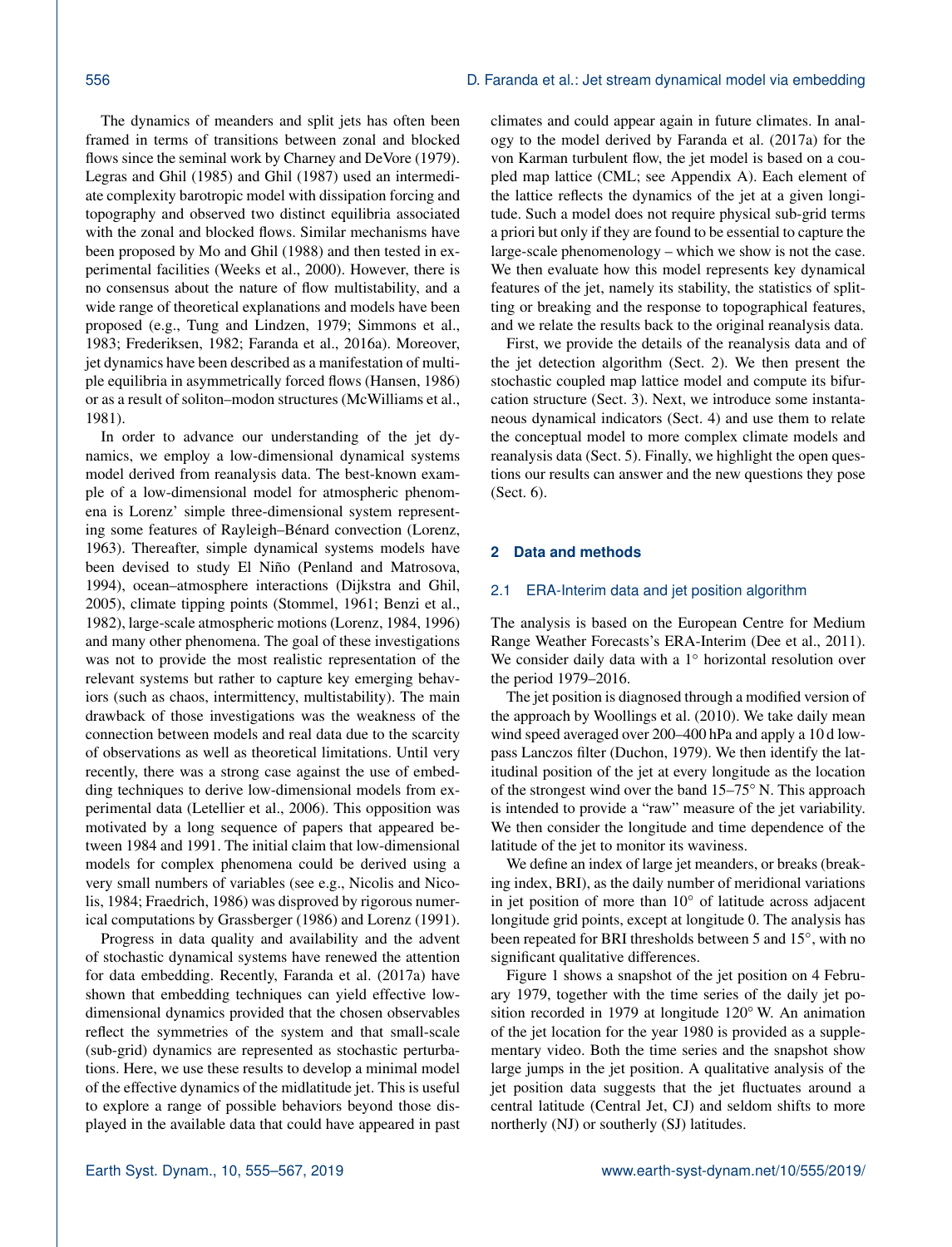<span id="page-2-0"></span>

**Figure 1.** Snapshot of the jet position extracted from the ERA-Interim data set on 4 February 1979 and time series of the jet position for the year 1979, recorded at longitude 120◦ W.

In order to embed the data and derive the effective maps of the dynamics, we remove the seasonal cycle from the data by subtracting, longitude by longitude, the average meridional position for each calendar day and dividing by the standard deviation. For the deseasonalized data, the dimensionless threshold for the computation of the BRI corresponding to about 10 $^{\circ}$  latitude is  $|x| > 1$ .

# <span id="page-2-2"></span>2.2 Local dynamical systems metrics

Our analysis leverages two recently developed dynamical systems metrics, namely the local dimension of the attractor d and the stability or persistence of phase-space trajectories  $\theta^{-1}$ . Instantaneity in time corresponds to locality in phase space, such that a value of d and  $\theta^{-1}$  can be computed for a given variable (in our case the jet position data) at every time step. d is a proxy for the system's active number of degrees of freedom. It provides information on how the system can reach a given state and how it can evolve from such state.  $\theta^{-1}$  describes the persistence of a state in time, thus providing complementary information to d.

## 2.2.1 Local dimension

The local dimension is estimated by making use of extreme value statistics applied to Poincaré recurrences. The [Freitas](#page-11-22) [et al.](#page-11-22) [\(2010\)](#page-11-22) theorem, modified by [Lucarini et al.](#page-11-23) [\(2012\)](#page-11-23), states that the probability of entering a hyperball with a small radius centered on a state  $\zeta$  on a chaotic attractor obeys a generalized Pareto distribution [\(Pickands III,](#page-11-24) [1975\)](#page-11-24). In order to compute this probability empirically, we first calculate the series of distances dist( $x(t), \zeta$ ) between the point on the attractor  $\zeta$  and all other points  $x(t)$  on the trajectory. This series is transformed via the distance function:

<span id="page-2-1"></span>
$$
g(x(t)) = -\log(\text{dist}(x(t), \zeta)),\tag{1}
$$

such that close recurrences of  $\zeta$  correspond to large values of  $g(x(t))$  [\(Collet and Eckmann,](#page-10-12) [2009\)](#page-10-12). Thus, the probability of entering a small hyperball around  $\zeta$  is transformed into the probability of exceeding a high threshold  $s(q)$ , where q is a percentile of the series  $g(x(t))$  itself. In the limit of an infinitely long trajectory, it can be shown that the choice of  $g(x(t))$  in Eq. [\(1\)](#page-2-1) locks this probability into the exponential member of the generalized Pareto distribution:

$$
\Pr(z > s(q)) \simeq \exp\left[-\vartheta(\zeta)\left(\frac{z-\mu(\zeta)}{\beta(\zeta)}\right)\right],\tag{2}
$$

where  $z = g(x(t))$  and  $\mu$  and  $\beta$  (obtained via fitting) depend on the point  $\zeta$ . These are the location and the scale parameters of the distribution. Remarkably,  $\beta(\zeta) = 1/d(\zeta)$ , where  $d(\zeta)$  is the local dimension around the point  $\zeta$ . This result has been recently applied to a range of atmospheric and oceanic fields (e.g., [Faranda et al.,](#page-10-13) [2017c,](#page-10-13) [b;](#page-10-14) [Messori et al.,](#page-11-25) [2017;](#page-11-25) [Faranda et al.,](#page-10-15) [2019a,](#page-10-15) [b\)](#page-10-16). In this paper, we use the quantile 0.975 of the series  $g(x(t))$  to determine q. Our results are robust with respect to reasonable changes in this quantile.

# 2.2.2 Local persistence

Extreme value statistics also allow estimating the persistence of a given state  $\zeta$ , by inspecting the temporal evolution of the dynamics around it. A measure of persistence around  $\zeta$  can be obtained from the mean residence time of the trajectory within the neighborhood of  $\zeta$ . To quantify this, we employ the so-called extremal index  $\vartheta$  [\(Fre](#page-11-26)[itas et al.,](#page-11-26) [2012;](#page-11-26) [Faranda et al.,](#page-10-17) [2016b\)](#page-10-17): an adimensional parameter  $0 < \vartheta(\zeta) < 1$  which can be interpreted as the inverse of the mean residence time. We can then compute  $\theta^{-1}(\zeta) = dt/\vartheta(\zeta)$ , where dt is the time step of our data. Heuristically, if the *i*th visit to the neighborhood of  $\zeta$  lasts  $\tau_i$ consecutive time steps and  $N$  such visits are made in total, then  $\theta^{-1} \approx (1/N) \sum_{i} \tau_i$ . In practice, instead of this naive estimator, we compute the extremal index using the likelihood estimator of [Süveges](#page-11-27) [\(2007\)](#page-11-27).  $\theta = 0$  corresponds to a stable fixed point of the dynamics, so that the trajectory resides an infinite amount of time in the neighborhood of  $\zeta$ .  $\theta = 1$  corresponds to a trajectory residing in the neighborhood of  $\zeta$  for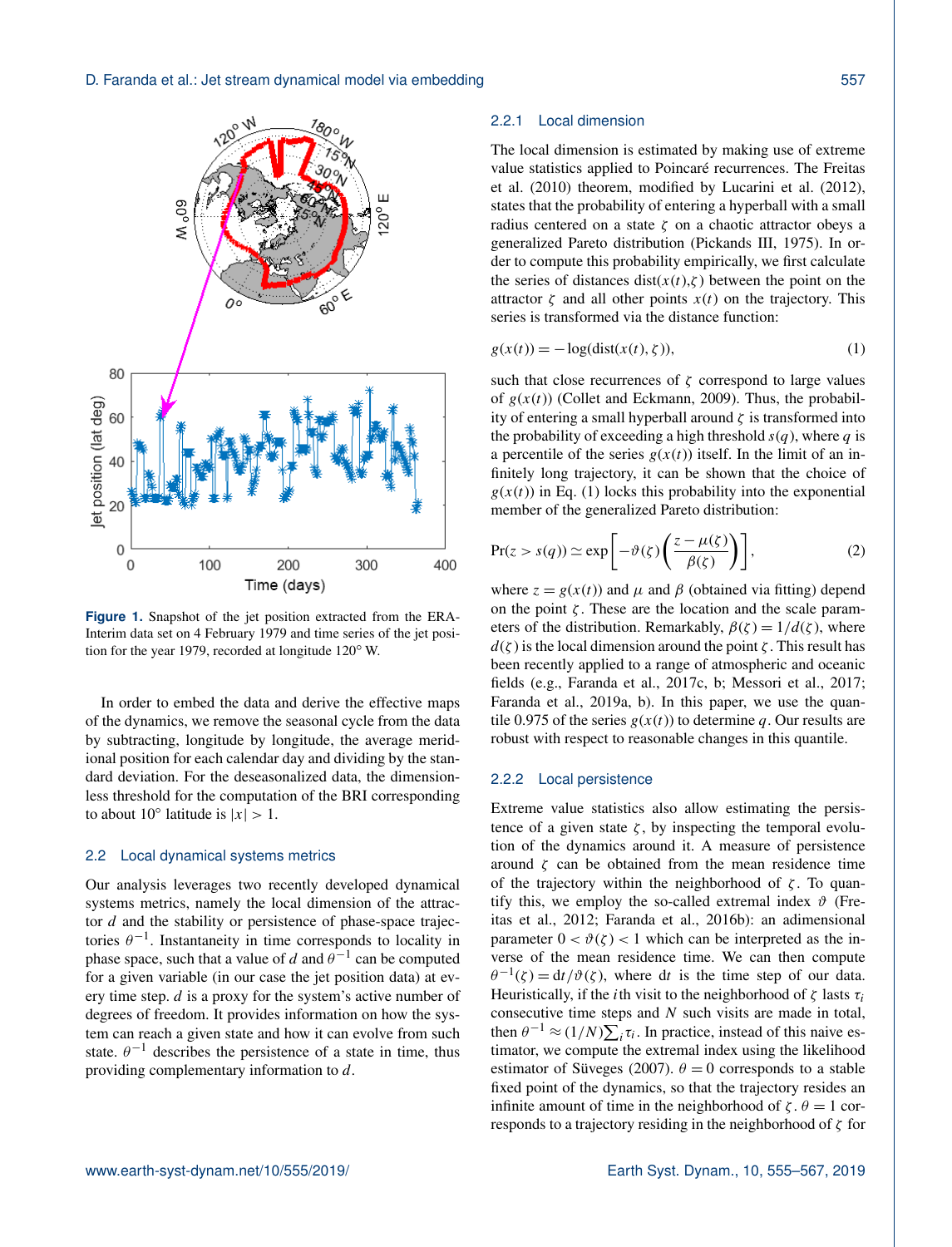only one time step per visit. The estimate of  $\theta$  is thus sensitive to the  $dt$  used. If  $dt$  is too large, the time dependence structure is unresolved and  $\theta$  will be close to 1. Conversely, if dt is too small,  $\theta$  will be close to 0. [Faranda et al.](#page-10-13) [\(2017c\)](#page-10-13) observed that  $\theta$  varies between 0.3 and 0.5, when dt = 1 day, for sea-level pressure fields over the North Atlantic. In this work, we use the same dt.

# <span id="page-3-0"></span>**3 Derivation of the lattice jet model**

#### 3.1 Model framework

While not directly issued from the Navier–Stokes equations, our framework builds on concrete physical hypotheses, namely that (i) the physics of the jet is the same at every longitude and is only slightly modified by the presence of topographical constraints, (ii) the jet can experience sudden breaks and shifts from its central position (CJ) to northern (NJ) or southern latitudes (SJ), (iii) the jet must propagate to the west, and (iv) smaller-scale phenomena, such as turbulence and baroclinic waves, will be introduced in the model only if necessary to reproduce the effective dynamics in the data. This latter point is fundamentally different from the philosophy of direct numerical simulations.

We construct our model starting from the local time series of the non-dimensionalized jet position  $x$  measured at each longitude  $i$  and time  $t$ . We use the simplest possible embedding procedure (see Appendix [B\)](#page-9-1), which consists of plotting the return map  $x_t^{(i)}$  vs.  $x_{t+1}^{(i)}$  (an example is shown in Fig. [2\)](#page-3-1) and searching for a function  $f^{(i)}$  such that  $x_{t+1}^{(i)} = f^{(i)}(x_t^{(i)})$ . The first thing to verify is that the same functional form  $f^{(i)}$ may be used at all longitudes  $i$ . This is equivalent to asking that there is only one dynamic driving the jet independently of the location. With the choice

$$
f^{(i)}(x) = \begin{cases} -\frac{A(A+x)}{A-c} + r^{(i)}, & x < -c, \\ \sinh(\beta x) + r^{(i)}, & -c \le x \le c, \\ \frac{A(A-x)}{A-c} + r^{(i)}, & c < x, \end{cases}
$$
(3)

where we have dropped the dependencies of  $x$  for clarity, the parameters can be fixed at all longitudes as  $\beta = 0.75$ ,  $A = 3$ , and  $c = \sinh^{-1}(A)/\beta \approx 2.4246$ . Even though the functional form of  $f^{(i)}$  is independent of longitude, a dependence on *i* remains in the form of the parameter  $r^{(i)}$ , which represents the effects of topography in terms of spatial inhomogeneities of the local dynamics. As a first-order approximation, we consider only the difference between land and ocean and assign one of two discrete values to each  $r^{(i)}$ . The choice of the function  $f^{(i)}$  is not unique; however, the one we propose here is a suitable option that satisfies hypotheses (i) and (ii) above. In order to reproduce the eastward propagation of the jet (hypothesis iii), we introduce the coupled map lattice (CML; see [Kaneko,](#page-11-28) [1983,](#page-11-28) and Appendix [A\)](#page-9-0):

<span id="page-3-1"></span>

**Figure 2.** The average return map extracted from the data at longitude  $i = 1$ . This is constructed by coarse-graining the state space at  $i = 1$  into M partitions  $L_k^{(1)}$  $k_k^{(1)}$   $(k = 1, 2, ..., M)$ . We then define  $\bar{x}^{(1,k)}$ as the midpoint of the partition  $L_k^{(1)}$  $\chi_k^{(1)}$ , and  $Y^{(1,k)} = \{x_t^{(1)} | x_{t-1}^{(1)} \in$  $L_k^{(1)}$  $\{k^{(1)}\}$  ( $t = 2, 3, \ldots$ ). The black dots represent  $(\bar{x}^{(1,k)}, \langle Y^{(1,k)} \rangle)$  for  $k = 1, 2, \ldots, 500$ , where  $\langle \cdot \rangle$  is the average over the elements of  $Y^{(1,k)}$ , computed based on the observed data. The red line represents the approximated average return map  $\langle Y^{(1,k)} \rangle = f^{(1)}(\overline{x}^{(1,k)})$ when  $|x| \leq c$ . In the region  $|x| > c$ , we assume linear reflection effects. As a result, we have the return map  $f^{(1)}$  in Eq. [\(3\)](#page-3-2).

<span id="page-3-3"></span>
$$
x_{t+1}^{(i)} = (1 - \epsilon)f^{(i)}\left(x_t^{(i)}\right) + \epsilon f^{(i-1)}\left(x_t^{(i-1)}\right),
$$
  
(*i* = 1, 2, ..., *N*; *t* = 1, 2, ...). (4)

<span id="page-3-2"></span>With this geometry, the dynamics are divided into  $N = 360$ cells. Periodic boundary conditions are applied at  $N = 360$ . The dynamics in each cell  $i$  are time-independent but perturbed by the cell  $i - 1$  (i.e., its neighbor to the west) with intensity  $\epsilon$ , which we estimate and scale based on the observed data. This further implies that our reference length-scale in the model corresponds to that of 1° longitude in the midlatitudes, namely of the order of 100 km.

#### <span id="page-3-4"></span>3.2 Sub-grid feedbacks to jet dynamics

If we perform a numerical simulation of Eq. [\(4\)](#page-3-3), the dynamics are fixed to one of the three states (CJ, SJ, NJ), depending on the value of  $\epsilon$ . This means that the role of small-scale perturbations in triggering the transitions between the states is fundamental. We therefore have to include an additive noise term  $\xi_t^{(i)}$  in Eq. [\(4\)](#page-3-3):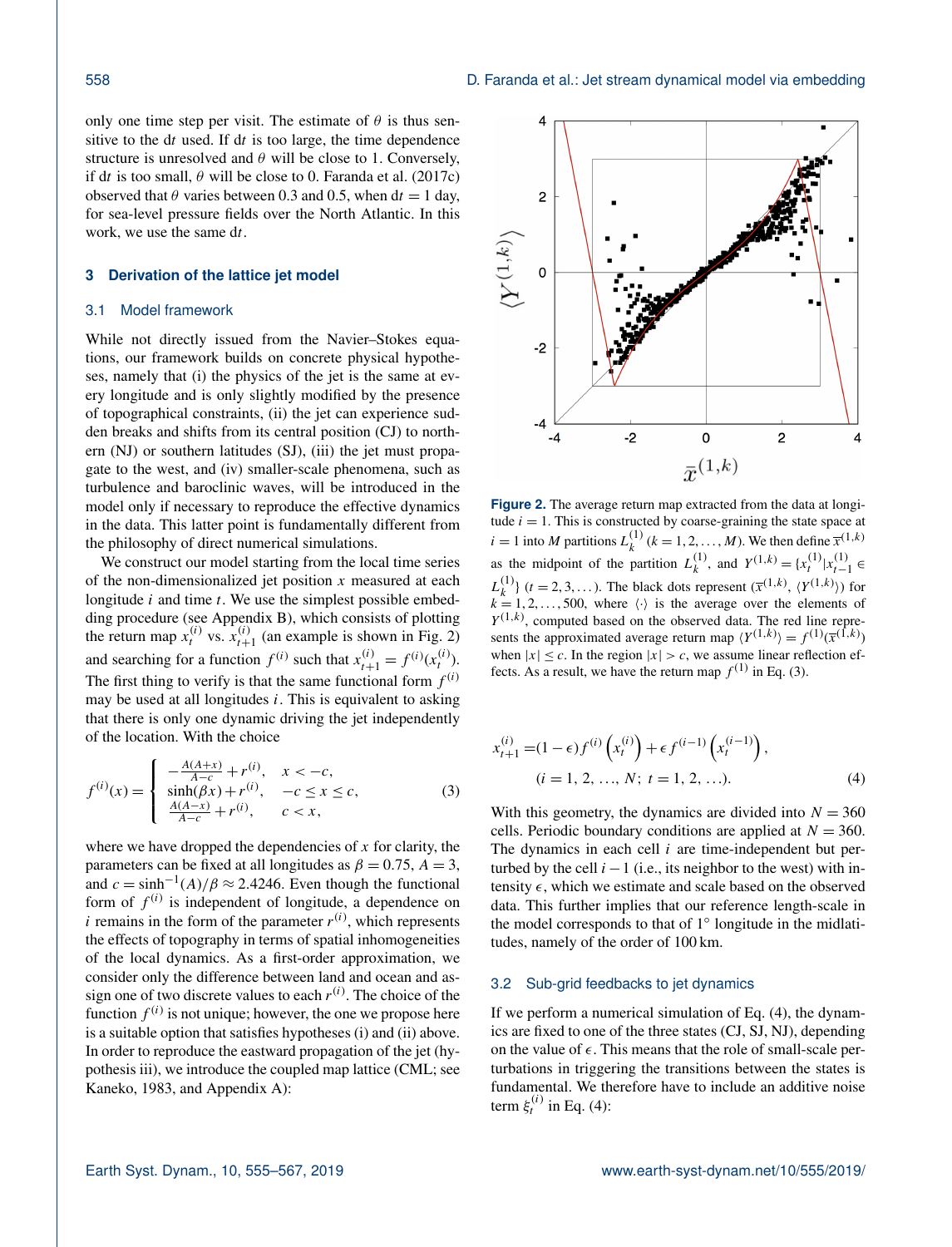#### D. Faranda et al.: Jet stream dynamical model via embedding 559

$$
x_{t+1}^{(i)} = (1 - \epsilon) f^{(i)} \left( x_t^{(i)} \right) + \epsilon f^{(i-1)} \left( x_t^{(i-1)} \right) + \xi_t^{(i)},
$$
  
(*i* = 1, 2, ..., *N*; *t* = 1, 2, ...). (5)

The noise is a fundamental ingredient for the breaking of the jet and the transition between zonal and blocked states, as shown in tank experiments and numerical simulations [\(Ja](#page-11-29)[coby et al.,](#page-11-29) [2011\)](#page-11-29). Physically, noise arises from key sub-grid processes that affect the jet dynamics, such as convection or the interaction between the jet stream and gravity waves [\(Williams et al.,](#page-12-4) [2003,](#page-12-4) [2005\)](#page-12-5). Translated to our model with a reference spatial scale of the order of 100 km these phenomena, ranging from a few meters to a few kilometers, imply a perturbation in the range  $10^{-4} < v < 10^{-3}$ . Several sub-grid parametrization of turbulence exists: the seminal works of [Kraichnan](#page-11-30) [\(1961\)](#page-11-30) and [Thomson](#page-11-31) [\(1987\)](#page-11-31) showed that if large scales are represented by a deterministic term, a single random variable can drive the turbulence term. This means that Langevin model representations are appropriate to describe turbulent eddies [\(McComb,](#page-11-32) [1992;](#page-11-32) [Frederiksen and Davies,](#page-10-18) [1997\)](#page-10-18). Following these ideas, we model  $v_t^{(i)} \in [-\delta, \delta]$  as a uniform random variable.

However, considering small-scale turbulent disturbances to the jet dynamics is not sufficient to reproduce the blocking and breaking of the jet. Even if the introduction of  $\nu$  as a stochastic term can account for the direct Kolmogorov turbulent cascade [\(Kolmogorov,](#page-11-33) [1941\)](#page-11-33), the jet dynamics are also driven by the effect of an inverse cascade transferring energy to large scales via baroclinic waves [\(Held and Larichev,](#page-11-34) [1996\)](#page-11-34).

Baroclinic activity is associated with extratropical cyclones and anticyclones, on scales of the order of  $10<sup>3</sup>$  km. These can affect the jet position by several degrees of latitude. Again, there is no unique way to model baroclinic waves in our framework. We follow the rationale of multiscale parametrizations as they can be theoretically justified (e.g., [Wouters and Lucarini,](#page-12-6) [2013;](#page-12-6) [Kitsios and Frederiksen,](#page-11-35) [2019\)](#page-11-35) and are numerically efficient [\(Faranda et al.,](#page-10-19) [2014\)](#page-10-19). The simple introduction of another source of noise  $\eta^{(i)}$ , acting at intermediate scales (i.e., between the scale of the jet and the scale of turbulence), is enough to obtain reliable jet breaking dynamics (see Sect. [4.1\)](#page-5-1). The simplest choice for  $\eta_t^{(i)} \in [-\mu, \mu]$  is a block noise taking the same value over bl cells, where bl is the one-dimensionalized size of cyclones or anticyclones (see Appendix [B\)](#page-9-1) and obeying the uniform distribution. Another choice for modeling baroclinic disturbances to the jet could be to introduce a second deterministic equation, weakly coupled with the jet position. However, this choice requires additional hypotheses and parameters and does not emerge naturally from the embedding procedure used to derive the dynamics of x.

The minimal sub-grid parametrization can thus be written in the following form:

$$
\xi_t^{(i)} = v_t^{(i)} + \eta_t^{(i)},\tag{6}
$$

<span id="page-4-1"></span>

**Figure 3.** Schematic representation of noise contributions to the CML model (Eqs. [3](#page-3-2) and [6\)](#page-4-0): ν represents local turbulent disturbances, r topographical features,  $\eta$  baroclinic eddies and i longitudinal positions.

where  $v_t^{(i)}$  and  $\eta_t^{(i)}$  model the effects of small turbulent disturbances and baroclinic eddies, respectively (Fig. [3\)](#page-4-1). The noise terms are discussed further in Appendix [B.](#page-9-1)

# 3.3 Local dynamics

Owing to the unidirectional coupling in our model and to the large  $N$ , the local dynamics can be approximated by a nonautonomous dynamical system:

$$
x_{t+1}^{(i)} \simeq f^{(i)}\left(x_t^{(i)}\right) + p_t^{(i)},\tag{7}
$$

where a nonautonomous external force  $p_t^{(i)}$  is given by

$$
p_t^{(i)} = \epsilon \left[ f^{(i-1)} \left( x_t^{(i-1)} \right) - f^{(i)} \left( x_t^{(i)} \right) \right] + v_t^{(i)} + \eta_t^{(i)}.
$$
 (8)

<span id="page-4-0"></span>When  $|p_t^{(i)}| \to 0$ , the local dynamics has a stable fixed point at  $x \approx 0$  and two unstable chaotic sets near  $x \approx \pm 2$ . When  $p_t^{(i)} > 0$ , the resulting perturbed dynamics may exhibit escape behavior from the fixed point to the chaotic regions with positive Lyapunov exponents. Figure [4](#page-5-2) shows the bifurcation diagrams as a function of  $\kappa$  over land ( $r^{(i)} = -0.02$ ) and ocean ( $r^{(i)} = 0$ ; see Appendix [B\)](#page-9-1) obtained by approximating the external perturbation  $p_t^{(i)}$  as a random variable obeying the uniform distribution in  $[-\kappa, \kappa]$ . They both indicate a bifurcation to chaotic and partially chaotic behavior [\(Sato et al.,](#page-11-36) [2018\)](#page-11-36). The different value of  $r^{(i)}$  over land gives rise to an asymmetry in the invariant sets, namely the sets delimiting the accessible region of the dynamics with respect to all possible external perturbations  $p_t^{(i)}$ . In Fig. [4,](#page-5-2) these dynamically reachable regions are depicted in gray, while a realization of the dynamics is depicted by the black dots. With  $r^{(i)} = -0.02$ over land and  $0.1574 < \kappa < 0.1985$ , there is a small chance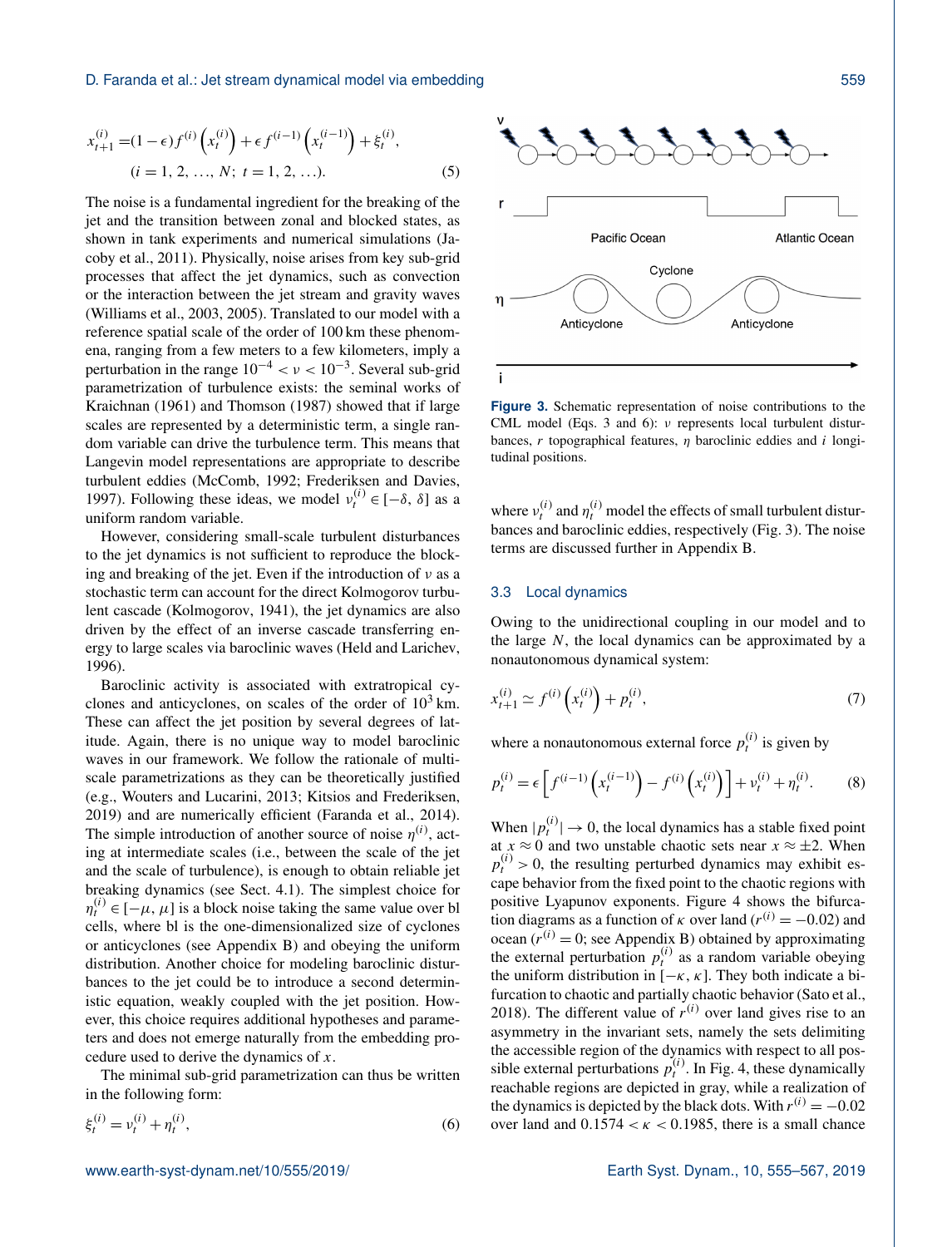<span id="page-5-2"></span>

**Figure 4.** Bifurcation diagrams as a function of  $\kappa$  for (a) land ( $r^{(i)} = -0.02$ ) and (b) ocean ( $r^{(i)} = 0.0$ ). The gray regions delimit the accessible region of the dynamics with respect to all possible external forcings. A realization of the dynamics is depicted by the black dots. For  $r^{(i)} = -0.02$  and  $0.1574 < \kappa < 0.1985$ , there is a small chance of reaching SJ positions and no chance of reaching NJ positions.

of reaching SJ positions and no chance of reaching NJ positions. This is reflected in the skewed distribution of  $x_t^{(i)}$ . For the sake of conciseness, we do not report the detailed bifurcation analysis of the local dynamics here. A brief analysis of the global dynamics is presented in Sect. [5.](#page-7-0)

# <span id="page-5-0"></span>**4 Validation of the model against ERA-Interim data**

In this section we compare the ERA-Interim deseasonalized jet position data with numerical simulations of our model. In order to have the same statistical sample as for the reanalysis, we simulate 37 years of daily snapshots of the jet position. The best fit of our model to the data is obtained, by a trial and error procedure, for the parameters  $\mu = 0.6$ , bl = 15,  $\epsilon = 0.33$ ,  $\kappa = 0.5$ , and  $\delta = 0.5 \times 10^{-4}$ . We further compare the results of model runs containing all noise terms with runs where individual terms are suppressed: coupling ( $\epsilon = 0$ ), topography  $(r = 0)$  and baroclinic waves  $(bl = 1)$ .

# <span id="page-5-1"></span>4.1 Spatiotemporal dynamics

We first consider the latitudinal distribution of the yearly median jet positions at each longitude (dots in Fig. [5\)](#page-6-0) and their interannual mean (solid lines in Fig. [5\)](#page-6-0). The ERA-Interim data set (Fig. [5a](#page-6-0)) presents a negative interannual mean jet position at almost all longitudes, with noticeable zonal asymmetries and a marked interannual variability. The best model run (Fig. [5b](#page-6-0)) captures both the interannual variability and, thanks to the term  $r$ , the longitudinal variations in average location. A run without coupling ( $\epsilon = 0$ ) is shown in Fig. [5c](#page-6-0)). In this simulation the dynamics are local, except for the presence of block noise, resulting in a discontinuous jet profile. Unlike the ERA-Interim data, the run with no topography (Fig. [5d](#page-6-0)) has median values which are roughly symmetric around zero. Finally, the run with suppressed baroclinic activity (Fig. [5e](#page-6-0)) has a smaller interannual variability than the ERA-Interim data and sharp changes in the median values of x following the geographic constraints.

We next consider the NHJ's shifts from CJ towards NJ or SJ positions. We binarize the dynamics by the detecting all the events such that  $|x| > 1$ . Note that this corresponds to breaks in the jet position with the same threshold defined by the BRI, although there is not exact correspondence. We then assign "0" to all the observations with  $|x| < 1$  (CJ) and "1" to all the others (NJ or SJ). This procedure, known as *coding*, is widely used in dynamical systems analysis to identify different dynamical phases in complex systems [\(Kaneko,](#page-11-37) [1990\)](#page-11-37). The so-obtained binary spatiotemporal dynamics are shown in Fig. [6a](#page-7-2)–e for all the previously described runs. In the ERA-Interim data (Fig. [6a](#page-7-2)), the switch from CJ to NJ and SJ phases occurs in clusters displaying a characteristic longitudinal extent and temporal persistence. There is also some indication of a westerly propagation of the clusters. The best model fit captures the qualitative aspects of this behavior, although the longitudinal coherence is weaker (see Sect. [4.2](#page-6-1) below). In the remaining model simulations, the suppression of different noise terms alters either the cluster size or the westerly propagation of the clusters (Fig. [6c](#page-7-2)–e). A quantitative analysis of the cluster size spectra is presented in Fig. [6f](#page-7-2) for space clusters and Fig. [6g](#page-7-2) for time clusters. There is a clear power law behavior, reminiscent of a multiscale structure [\(Schertzer](#page-11-38) [et al.,](#page-11-38) [1997\)](#page-11-38). This is coherent with the claim that the underlying jet dynamics are turbulent, with energy at all scales. Despite its simplicity, our model reproduces this power law behavior. The theoretical reasons are nontrivial and can be related to the possibility of building turbulent cascades starting from simple Langevin equations [\(Wouters and Lucarini,](#page-12-6) [2013;](#page-12-6) [Faranda et al.,](#page-10-19) [2014\)](#page-10-19). We underline here the necessity of adding  $\epsilon$  and having bl > 1. Indeed when  $\epsilon = 0$ , the spatial cluster spectrum consists of discrete peaks with the energy concentrated at precise scales. These are a resonance of the block noise size. When instead we impose  $bl = 1$ , we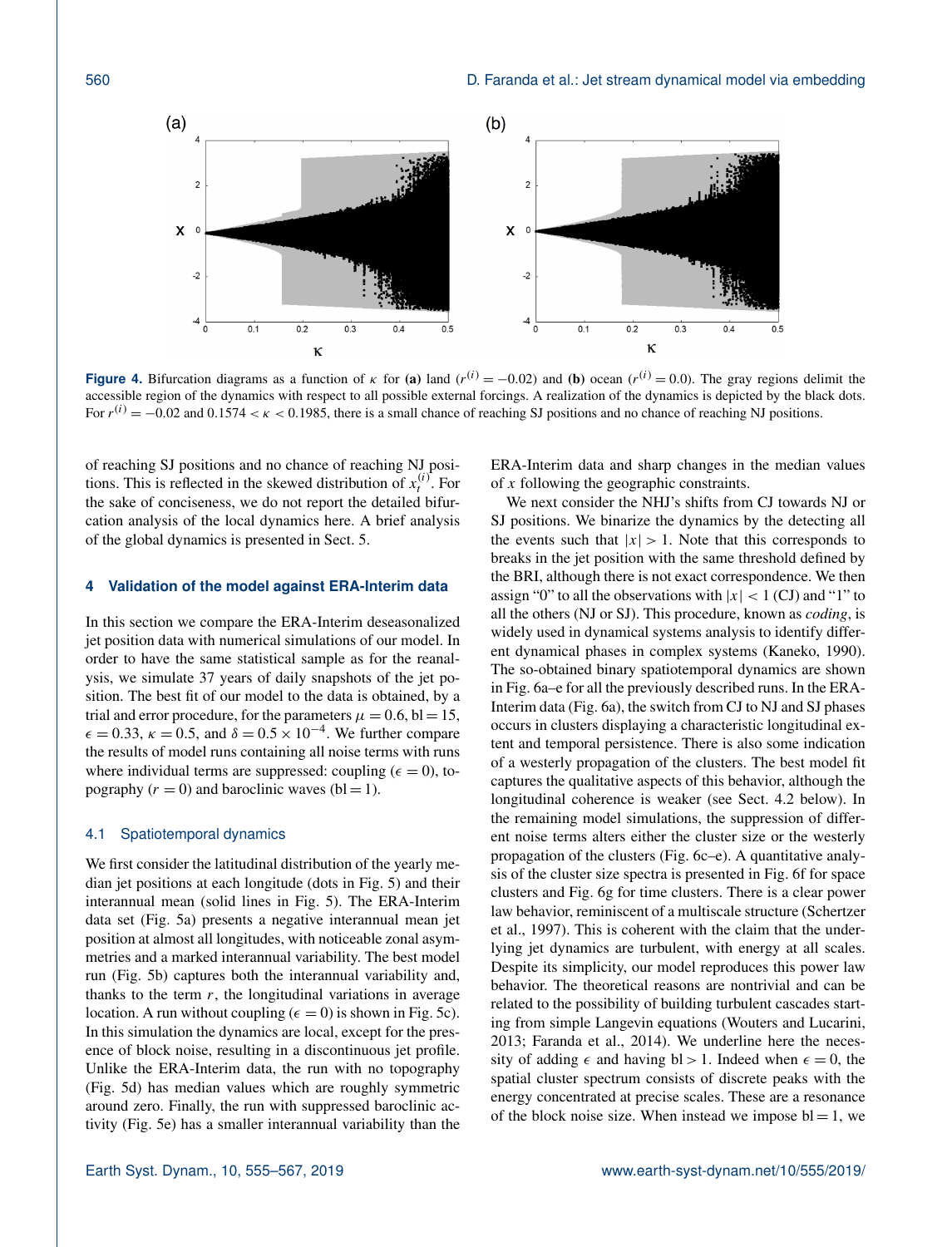<span id="page-6-0"></span>

**Figure 5.** Single-year median location (dotted points) and multiyear average of medians (solid lines) of the meridional jet position for ERA-Interim (a) and model (b–e) data. (b) Best-fit model, obtained with  $\mu = 0.6$ , bl = 15,  $\epsilon = 0.33$  and  $\delta = 0.5 \times 10^{-4}$ ; (c) as in (b) but with  $\epsilon = 0$ ; (d) as in (b) but with  $r = 0$ ; (e) as in (b) but with bl = 1. The simulations consist of 37 years of daily jet positions.

still recover a power law behavior, but the slope for the temporal clustering strongly deviates from that observed in the ERA-Interim data.

#### <span id="page-6-1"></span>4.2 Dynamical indicators

We further assess our model by means of the  $d$  and  $\theta$  metrics described in Sect. [2.2,](#page-2-2) computed on both ERA-Interim data and the coupled map lattice. We also compare here the statistics of the spatial breaks of the jet, detected via the indicator BRI.

Figure [7](#page-8-0) show the box plots of d (Fig. [7a](#page-8-0)),  $\theta$  (Fig. [7b](#page-8-0)) and the BRI (Fig. [7c](#page-8-0)) for every day in the data set. The ranges of values of d and  $\theta$  for the ERA-Interim data resemble closely those found for sea-level pressure fields over the Northern Hemisphere [\(Faranda et al.,](#page-10-14) [2017b\)](#page-10-14). This supports the claim that the position of the jet is indicative of large-scale features of the NH atmospheric circulation. Similar claims about the relevance of low-dimensional projections in describing the midlatitude atmospheric circulation are presented by [Madonna et al.](#page-11-39) [\(2017\)](#page-11-39). The model runs can produce average dimensions comparable to those ob-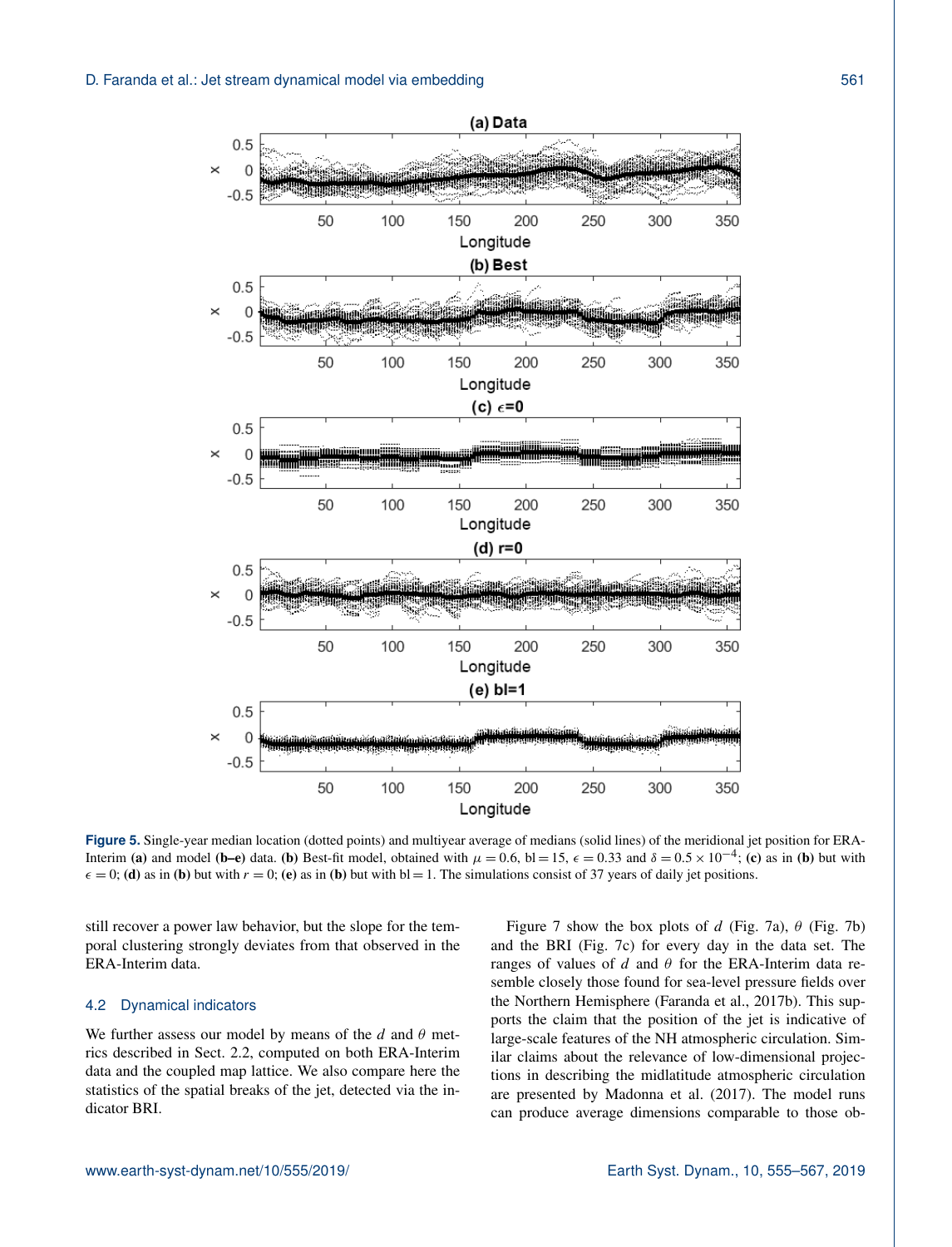<span id="page-7-2"></span>

**Figure 6. (a–e)** Space–time daily representation of the binarized jet dynamics: 1 (black) corresponds to a NJ or SJ shift ( $|x(t)| > 1$ ) and 0 (white) corresponds to a CJ position. The results are for the ERA-Interim data (a) and model runs ( $b-e$ ). The latter are the same as in Fig. [5.](#page-6-0) Space (f) and time (g) cluster spectra for the binarized ERA-interim data (black) and the different model runs (colors).

served in the ERA-Interim data, except for the  $bl = 1$  case. There, the fragmented dynamics lead to a much higher dimension. This is consistent with the spatiotemporal diagrams shown in Fig. [6.](#page-7-2) The models' inverse persistence  $\theta$  is slightly larger than that observed in reanalysis but still of the order of 2 d. Here we can clearly see the effect of the noise suppression ( $\epsilon = 0$  and bl = 1) in modifying the dynamical properties by leading to lower persistence. Finally, we remark that the number of breaks is correlated to the local dimension. This result is consistent with [Faranda et al.](#page-10-13) [\(2017c\)](#page-10-13), who found that high  $d$  matches blocking-like atmospheric configurations in the North Atlantic region. For the limiting  $bl = 1$ case, the BRI is also correlated with  $\theta$ : the more breaks, the lower the persistence of the flow.

# <span id="page-7-0"></span>**5 Bifurcation diagram and jet regimes**

The bifurcation diagram in Fig. [8](#page-8-1) is constructed by plotting the empirical density  $\rho(x)$  of the jet position at all longitudes as a function of  $\epsilon$ . The vertical gray line corresponds to the value of  $\epsilon$  that best fits the ERA-Interim data. The diagram would look symmetric with respect to  $x = 0$ if  $r = 0$  everywhere, but the addition of topography via  $r^{(i)}$ alters the relative proportion of time spent in SJ versus NJ. Specifically, our asymmetric land–ocean distribution implies a southward shift of the average CJ position with increasing coupling. This is reminiscent of the behavior in the stochastic bifurcation obtained from the approximated local dynamics (Fig. [4\)](#page-5-2). By analyzing the bifurcation structure of the conceptual model as a function of the coupling coefficient – which mimics the coherence of the jet – we identify three behaviors: (i) a strong and uniform jet where large meridional excursions in the jet location are relatively rare events ( $\epsilon$  < 0.35), which is close to the jet dynamics as inferred from the ERA-Interim data; (ii) a state with sharp meridional excursions in which the jet is very unstable and on average shifted far to the south  $(0.6 < \epsilon < 0.9)$ ; and (iii) an intermediate state of transition between the two. These jet regimes are broadly consistent with those obtained in idealized atmospheric simulations [\(Lachmy and Harnik,](#page-11-40) [2016;](#page-11-40) [Son and Lee,](#page-11-41) [2005\)](#page-11-41), although here we do not delve into the physical mechanisms underlying the different behaviors. It is also noteworthy that our model qualitatively reproduces a southern jet configuration, even though we provide it with a single NHJ and do not distinguish between eddy-driven and subtropical jets.

# <span id="page-7-1"></span>**6 Conclusions**

We have derived a minimal model of the jet stream position dynamics, based on a stochastic coupled map lattice, by embedding data extracted from ERA-Interim. This procedure innovates over earlier studies (e.g., [Faranda et al.,](#page-10-9) [2017a\)](#page-10-9) by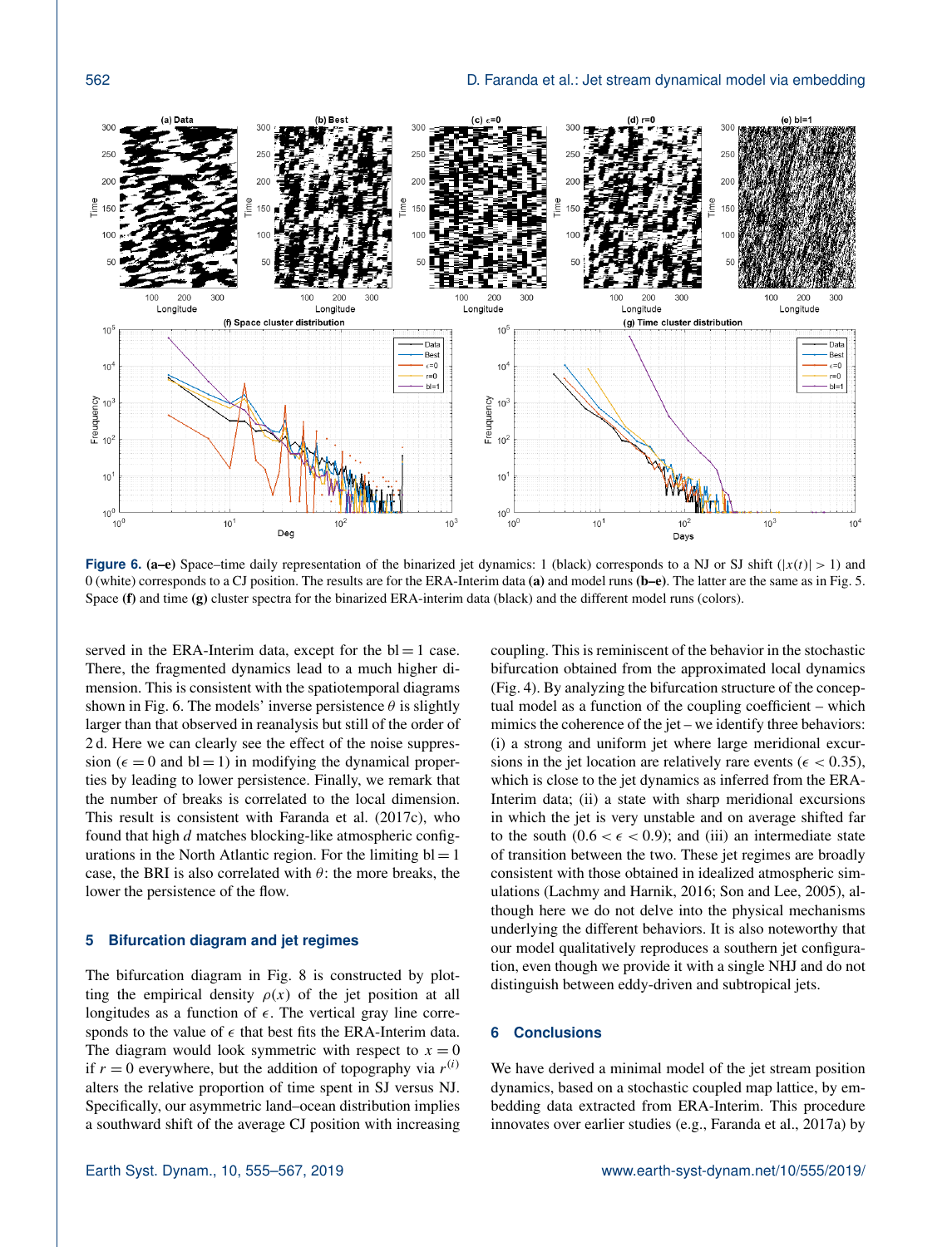<span id="page-8-0"></span>

**Figure 7.** Box plots of the local dimension  $d$  (a), inverse persistence  $\theta$  (b) and breaking index BRI (c) for the ERA-Interim data and four numerical simulations as in Fig. [5.](#page-6-0) In each box, the central mark is the median, the edges of the box are the 25th and 75th percentiles, the whiskers extend to the most extreme data points not considered outliers, and outliers are plotted individually.

making use of a coupled map lattice derived from a local embedding of the data and could be adapted to systems with several degrees of freedom. Instead of embedding the data of a global observable in a high-dimensional space, we have constructed the return map for the local position of the jet and then added, via coupling and noise, the physical ingredients identified in previous studies as drivers of the jet dynamics. The conceptual model is then validated and tuned using dynamical indicators of the jet's dimension and persistence in the reanalysis data.

Future analyses could apply this approach to the Southern Hemisphere, where the role of topography is less important than in its northern counterpart. This would allow us to better constrain the influence of topography on the dimension– persistence diagrams. Another possibility would be to use the low-dimensional model to build a surrogate data set of the jet positions and then apply this to atmospheric analogues, so as to construct realistic atmospheric dynamics. Finally, it would be interesting to study whether further projections of the atmospheric dynamics to a lower-dimensional space are possible, beyond the model developed here, and to test possible relations between different atmospheric blocking indices and the BRI defined here.

<span id="page-8-1"></span>

**Figure 8.** Bifurcation diagram of the global dynamics obtained for  $\mu = 0.6$ , bl = 15, 0 <  $\epsilon$  < 1 and  $\delta = 0.5 \times 10^{-4}$ . The diagram represents the density of states  $\rho(x)$  obtained by varying  $\epsilon$ . The vertical gray line indicates the value used as best fit to the ERA-Interim data.

The analysis we have conducted can, however, already answer some of the questions left open in [Faranda et al.](#page-10-14) [\(2017b\)](#page-10-14) and [Madonna et al.](#page-11-39) [\(2017\)](#page-11-39) concerning the possibility of reducing the complex midlatitude circulation dynamics to lowdimensional representations given by blocking indices or conceptual models. The fact that the dimension–persistence diagram of our minimal model qualitatively matches many features obtained for the ERA-Interim jet position and sealevel pressure fields shows that a substantial part of the dynamics projects along a single line (the jet position). This may explain why previous investigations observed relatively low dimensions when considering the full sea-level pressure fields [\(Faranda et al.,](#page-10-13) [2017c,](#page-10-13) [b\)](#page-10-14). It also suggests that breaks in the jet are responsible for higher dimensions.

**Data availability.** The data sets analyzed in this paper are available in the ERA-Interim repository: [https://www.ecmwf.int/en/](https://www.ecmwf.int/en/forecasts/datasets/reanalysis-datasets/era-interim) [forecasts/datasets/reanalysis-datasets/era-interim](https://www.ecmwf.int/en/forecasts/datasets/reanalysis-datasets/era-interim) (last access: August 2019).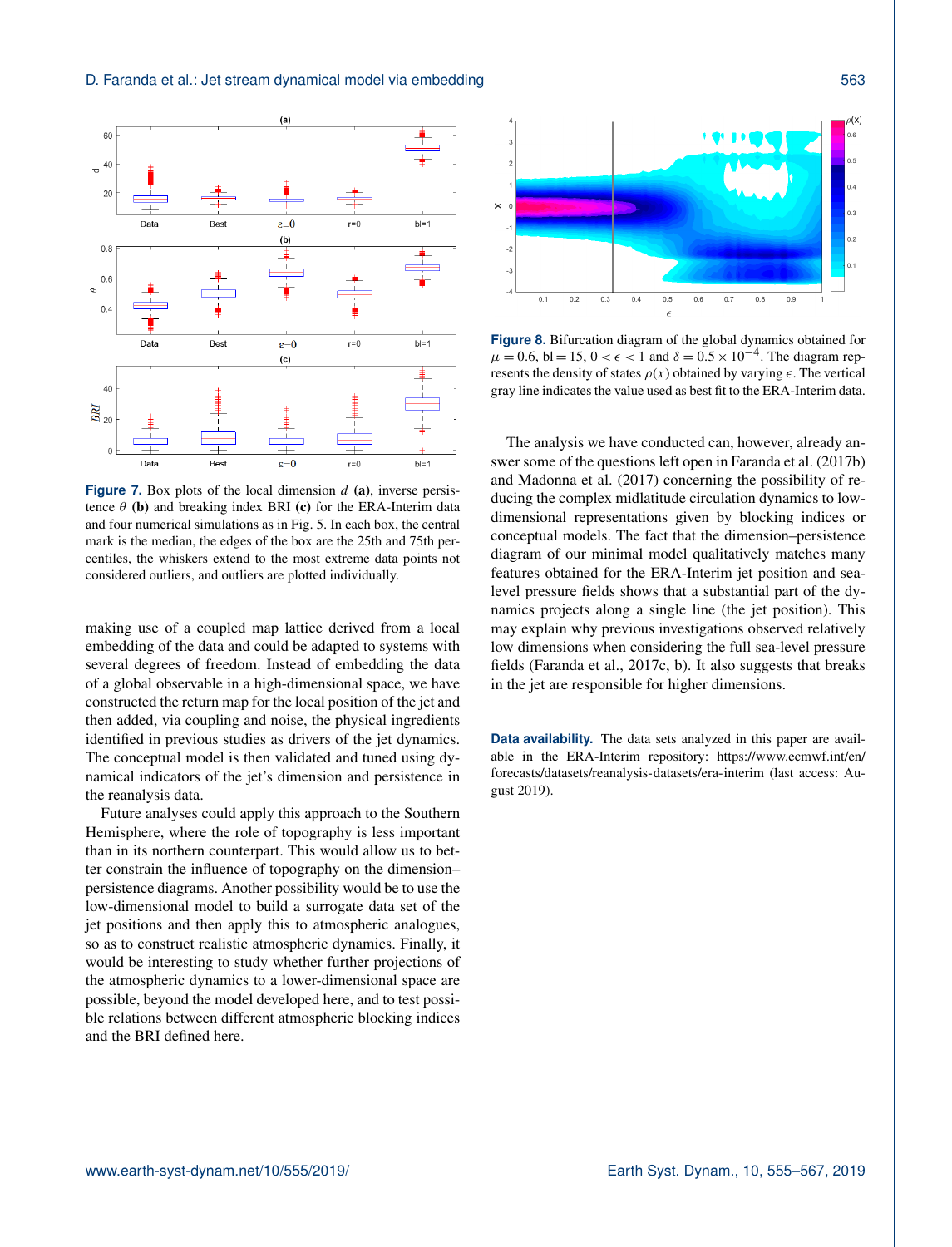# <span id="page-9-0"></span>**Appendix A: Coupled map lattice**

A coupled map lattice (CML; [Kaneko,](#page-11-28) [1983\)](#page-11-28) is given by

$$
x_{t+1}^{(i)} = (1 - \epsilon)f\left(x_t^{(i)}\right) + \frac{\epsilon}{2}\left[f\left(x_t^{(i-1)}\right) + f\left(x_t^{(i+1)}\right)\right],
$$
  
(*i* = 1, 2, ..., *N*; *t* = 1, 2, ...), (A1)

where  $\epsilon \in [0, 1]$ ,  $x_t^{(i)} \in \mathbb{R}$  and  $f(x) : \mathbb{R} \longrightarrow \mathbb{R}$ . For our jet dynamics, we adopt the open flow model, which is a class of CML with unidirectional coupling [\(Kaneko,](#page-11-42) [1985\)](#page-11-42):

$$
x_{t+1}^{(i)} = (1 - \epsilon)f\left(x_t^{(i)}\right) + \epsilon f\left(x_t^{(i-1)}\right),
$$
  
(*i* = 1, 2, ..., *N*; *t* = 1, 2, ...). (A2)

The CML is a phenomenological model to study complex spatiotemporal dynamics in systems with large numbers of degrees of freedom. The idea is to discretize the dynamics in space and time, while capturing the global phenomenology of the system. CMLs have been successfully applied to processes such as turbulence in thermal convection [\(Yanagita](#page-12-7) [and Kaneko,](#page-12-7) [1993\)](#page-12-7) and turbulent puff-in-pipe flow [\(Avila and](#page-10-20) [Hof,](#page-10-20) [2013\)](#page-10-20). It is convenient for us to model the jet dynamics leveraging the CML approach because we can extract a local one-dimensional map from the observed time series.

#### <span id="page-9-1"></span>**Appendix B: Average return map and noise**

To extract the local jet dynamics, we construct an average return map. We first coarse-grain the state space into  $M$  partitions  $L_k^{(\tilde{i})}$  $k_k^{(i)}$   $(k = 1, 2, ..., M)$  and let  $\overline{x}^{(i,k)}$  be the midpoint of  $L_k^{(i)}$ (i). Then, we construct a set  $Y^{(i,k)} = \{x_t^{(i)} | x_{t-1}^{(i)} \in L_k^{(i)}\}$  $\binom{l}{k}$  $(t = 2, 3, ...)$  and a return map  $f^{(i)}$  via the return plot of  $(\bar{x}^{(i,k)}, \langle Y^{(i,k)} \rangle)$ , where  $\langle \cdot \rangle$  is the average over the elements of  $Y^{(i,k)}$  at each longitude i and at each partition k:

$$
\langle Y^{(i,k)} \rangle = f^{(i)}\left(\overline{x}^{(i,k)}\right), \ i = 1, 2, ..., N, \ k = 1, 2, ..., M, \ (B1)
$$

where  $|x| \leq c$ . In the region  $|x| > c$ , we assume linear reflection effects. As a result, we have the return map  $f^{(i)}$  in Eq. [\(3\)](#page-3-2). Figure [2](#page-3-1) illustrates the construction for  $i = 1$  and  $M = 500$ .

An important ingredient of the jet dynamics is the presence of topographic obstacles to the midlatitude zonal flow. Mountain ranges and land–sea boundaries cause meridional deviations in the mean jet location [\(Tibaldi et al.,](#page-12-8) [1980\)](#page-12-8). This inhomogeneity can be modeled via a parameter  $r^{(i)}$  that mimics this "spatial noise". Since the topography is at most a few kilometers in height, this translates to a perturbation of the order of  $10^{-3}$  in the model. Reasonable geographical constraints are therefore  $r^{(i)} = -0.02$  ( $i \in$ land) and  $r^{(i)} = 0.0$ ( $i \in \text{ocean}$ ), where "land" spans the ranges  $0 \le i \le 161$  and  $239 \le i < 301$  and "ocean" spans the ranges  $161 \le i < 239$ and  $301 \le i \le 360$ . The negative sign for the jet shifts over land is justified by the negative median values of the ERA-Interim jet position anomalies over land (compare Fig. [5a](#page-6-0) and b with Fig. [5d](#page-6-0) where no topography is present).

As discussed in Sect. [3.2,](#page-3-4) noise is a fundamental ingredient in the jet dynamics. The "turbulent noise" term  $\nu$  relates to physical phenomena in the range of a few meters to a few kilometers, implying a perturbation in the range  $10^{-4} < v <$ 10<sup>-3</sup>, where *v* is a random variable obeying the uniform distribution. The second noise term,  $\eta$ , relates to baroclinic activity, and we model it as a block noise taking the same value over bl blocks (where bl is the one-dimensionalized size of cyclones or anticyclones in our model) with an amplitude of the order of 1. The latter value is determined empirically as it is an indicative magnitude of the large shifts midlatitude baroclinic systems can induce in the jet. To determine a realistic length for bl, we reason as follows: given that our model has a reference scale of about 100 km, and assuming a typical scale for extratropical cyclones of about 3000 km, we then have that  $bl \approx 30$  blocks. However, the perturbations are associated with the cyclone radius rather than diameter: upstream of the cyclone, the jet will mostly be deviated southwards, while downstream of the cyclone, the jet will mostly be deviated northwards. We therefore take the block perturbation to be of the size  $bl = 15$  blocks.

<span id="page-9-2"></span>Owing to the unidirectional coupling in our lattice jet model and to the large  $N$ , the local dynamics can be approximated by a nonautonomous dynamical system  $x_{t+1}^{(i)} \approx f^{(i)}(x_t^{(i)}) + p_t^{(i)}$ , where the external force  $p_t^{(i)} =$  $\epsilon[f^{(i-1)}(x_t^{(i-1)}) - f^{(i)}(x_t^{(i)})] + v_t^{(i)} + \eta_t^{(i)}$ . Assuming that the time averages  $\langle f^{(i-1)}(x_t^{(i-1)}) - f^{(i)}(x_t^{(i)}) \rangle$ ,  $\langle v_t^{(i)} \rangle$  and  $\langle \eta_t^{(i)} \rangle$  are all 0 by symmetry, we have  $\langle p_t^{(i)} \rangle \approx 0$ . Thus, we recover the average return map given in Eq. [\(B1\)](#page-9-2).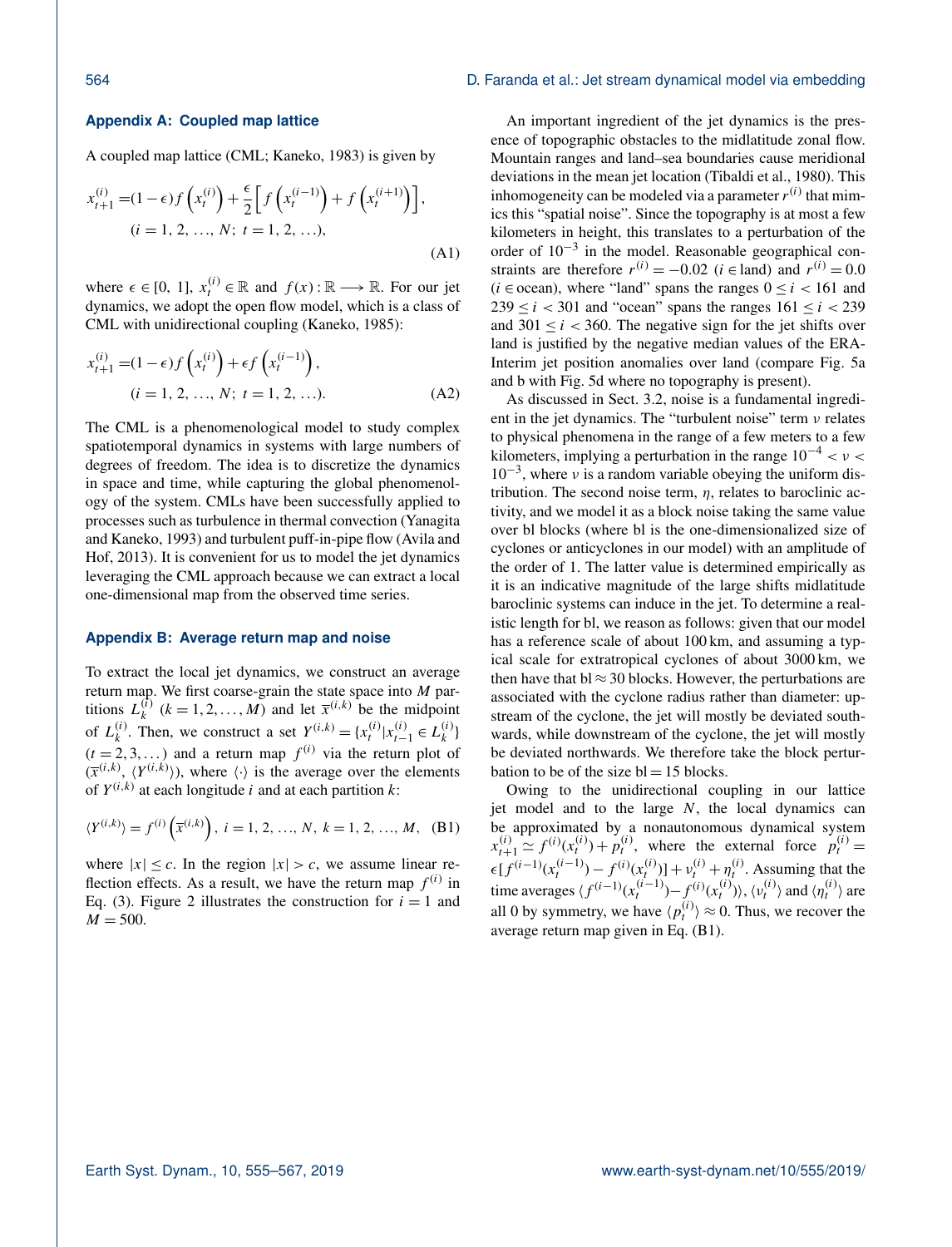**Supplement.** The supplement related to this article is available online at: [https://doi.org/10.5194/esd-10-555-2019-supplement.](https://doi.org/10.5194/esd-10-555-2019-supplement)

**Author contributions.** DF and YS performed the analysis and derived the conceptual model. GM computed the jet position data. All the authors participated in the writing and the discussions.

**Competing interests.** The authors declare that they have no conflict of interest.

**Acknowledgements.** Yuzuru Sato, Gabriele Messori and Nicholas R. Moloney thank the LSCE for hospitality.

**Financial support.** All the authors were supported by the ERC grant no. 338965-A2C2. Davide Faranda and Yuzuru Sato were supported by the CNRS PICS grant no. 74774 and by London Mathematical Laboratory External Fellowships. Davide Faranda and Pascal Yiou were supported by an INSU-CNRS-LEFE-MANU grant (project DINCLIC). Yuzuru Sato was supported by the Grant in Aid for Scientific Research (C) no. 18K03441, JSPS, Japan. Gabriele Messori was supported by grant no. 2016-03724 from the Swedish Research Council Vetenskapsrådet and the Department of Meteorology of Stockholm University. This research has been supported by the H2020 European Research Council (grant no. A2C2 (338965)), the Centre National de la Recherche Scientifique (grant no. PICS 74774), the JSPS (grant no. 18K03441), the Swedish Research Council Vetenskapsrådet (grant no. 2016-03724) and the Department of Meteorology of Stockholm University.

**Review statement.** This paper was edited by Andrey Gritsun and reviewed by two anonymous referees.

# **References**

- <span id="page-10-0"></span>Archer, C. L. and Caldeira, K.: Historical trends in the jet streams, Geophys. Res. Lett., 35, L08803, https://doi.org[/10.1029/2008GL033614,](https://doi.org/10.1029/2008GL033614) 2008.
- <span id="page-10-20"></span>Avila, M. and Hof, B.: Nature of laminar-turbulence intermittency in shear flows, Phys. Rev. E, 87, 063012, https://doi.org[/10.1103/PhysRevE.87.063012,](https://doi.org/10.1103/PhysRevE.87.063012) 2013.
- <span id="page-10-1"></span>Belmecheri, S., Babst, F., Hudson, A. R., Betancourt, J., and Trouet, V.: Northern Hemisphere jet stream position indices as diagnostic tools for climate and ecosystem dynamics, Earth Interact., 21, 1– 23, 2017.
- <span id="page-10-7"></span>Benzi, R., Parisi, G., Sutera, A., and Vulpiani, A.: Stochastic resonance in climatic change, Tellus, 34, 10–16, 1982.
- <span id="page-10-3"></span>Charney, J. G. and DeVore, J. G.: Multiple flow equilibria in the atmosphere and blocking, J. Atmos. Sci., 36, 1205–1216, 1979.
- <span id="page-10-12"></span>Collet, P. and Eckmann, J.-P.: Iterated maps on the interval as dynamical systems, Springer Science & Business Media, Birkhäuser, Basel, 2009.
- <span id="page-10-10"></span>Dee, D. P., Uppala, S., Simmons, A., Berrisford, P., Poli, P., Kobayashi, S., Andrae, U., Balmaseda, M., Balsamo, G., Bauer,

P., Bechtold, P., Beljaars, A. C. M., van de Berg, L., Bidlot, J., Bormann, N., Delsol, C., Dragani, R., Fuentes, M., Geer, A. J., Haimberger, L., Healy, S. B., Hersbach, H., Hólm, E. V., Isaksen, L., Kållberg, P., Köhler, M., Matricardi, M., McNally, A. P., Monge-Sanz, B. M., Morcrette, J.-J., Park, B.-K., Peubey, C., de Rosnay, P., Tavolato, C., Thépaut, J.-N., and Vitart, F.: The ERA-Interim reanalysis: Configuration and performance of the data assimilation system, Q. J. Roy. Meteorol. Soc., 137, 553– 597, 2011.

- <span id="page-10-6"></span>Dijkstra, H. A. and Ghil, M.: Low-frequency variability of the largescale ocean circulation: A dynamical systems approach, Rev. Geophys., 43, RG3002, https://doi.org[/10.1029/2002RG000122,](https://doi.org/10.1029/2002RG000122) 2005.
- <span id="page-10-2"></span>Dole, R., Hoerling, M., Perlwitz, J., Eischeid, J., Pegion, P., Zhang, T., Quan, X.-W., Xu, T., and Murray, D.: Was there a basis for anticipating the 2010 Russian heat wave?, Mon. Weather Rev., 38, L06702, https://doi.org[/10.1029/2010GL046582,](https://doi.org/10.1029/2010GL046582) 2011.
- <span id="page-10-11"></span>Duchon, C. E.: Lanczos filtering in one and two dimensions, J. Appl. Meteorol., 18, 1016–1022, 1979.
- <span id="page-10-19"></span>Faranda, D., Pons, F. M. E., Dubrulle, B., Daviaud, F., Saint-Michel, B., Herbert,É., and Cortet, P.-P.: Modelling and analysis of turbulent datasets using Auto Regressive Moving Average processes, Phys. Fluids, 26, 105101, https://doi.org[/10.1063/1.4896637,](https://doi.org/10.1063/1.4896637) 2014.
- <span id="page-10-5"></span>Faranda, D., Masato, G., Moloney, N., Sato, Y., Daviaud, F., Dubrulle, B., and Yiou, P.: The switching between zonal and blocked mid-latitude atmospheric circulation: a dynamical system perspective, Clim. Dynam., 47, 1587–1599, 2016a.
- <span id="page-10-17"></span>Faranda, D., Alvarez-Castro, M. C., and Yiou, P.: Return times of hot and cold days via recurrences and extreme value theory, Clim. Dynam., 47, 3803–3815, 2016b.
- <span id="page-10-9"></span>Faranda, D., Sato, Y., Saint-Michel, B., Wiertel, C., Padilla, V., Dubrulle, B., and Daviaud, F.: Stochastic chaos in a turbulent swirling flow, Phys. Rev. Lett., 119, 014502, https://doi.org[/10.1038/srep41278,](https://doi.org/10.1038/srep41278) 2017a.
- <span id="page-10-14"></span>Faranda, D., Messori, G., Alvarez-Castro, M. C., and Yiou, P.: Dynamical properties and extremes of Northern Hemisphere climate fields over the past 60 years, Nonlin. Processes Geophys., 24, 713–725, https://doi.org[/10.5194/npg-24-713-2017,](https://doi.org/10.5194/npg-24-713-2017) 2017b.
- <span id="page-10-13"></span>Faranda, D., Messori, G., and Yiou, P.: Dynamical proxies of North Atlantic predictability and extremes, Scient. Rep., 7, 41278, https://doi.org[/10.1103/PhysRevLett.119.014502,](https://doi.org/10.1103/PhysRevLett.119.014502) 2017c.
- <span id="page-10-15"></span>Faranda, D., Alvarez-Castro, M. C., Messori, G., Rodrigues, D., and Yiou, P.: The hammam effect or how a warm ocean enhances large scale atmospheric predictability, Nat. Commun., 10, 1316, https://doi.org[/10.1038/s41467-019-09305-8,](https://doi.org/10.1038/s41467-019-09305-8) 2019a.
- <span id="page-10-16"></span>Faranda, D., Messori, G., and Vannitsem, S.: Attractor dimension of time-averaged climate observables: insights from a low-order ocean-atmosphere model, Tellus A, 71, 1–11, 2019b.
- <span id="page-10-8"></span>Fraedrich, K.: Estimating the dimensions of weather and climate attractors, J. Atmos. Sci., 43, 419–432, 1986.
- <span id="page-10-4"></span>Frederiksen, J.: A unified three-dimensional instability theory of the onset of blocking and cyclogenesis, J. Atmos. Sci., 39, 969–982, 1982.
- <span id="page-10-18"></span>Frederiksen, J. S. and Davies, A. G.: Eddy viscosity and stochastic backscatter parameterizations on the sphere for atmospheric circulation models, J. Atmos. Sci., 54, 2475–2492, 1997.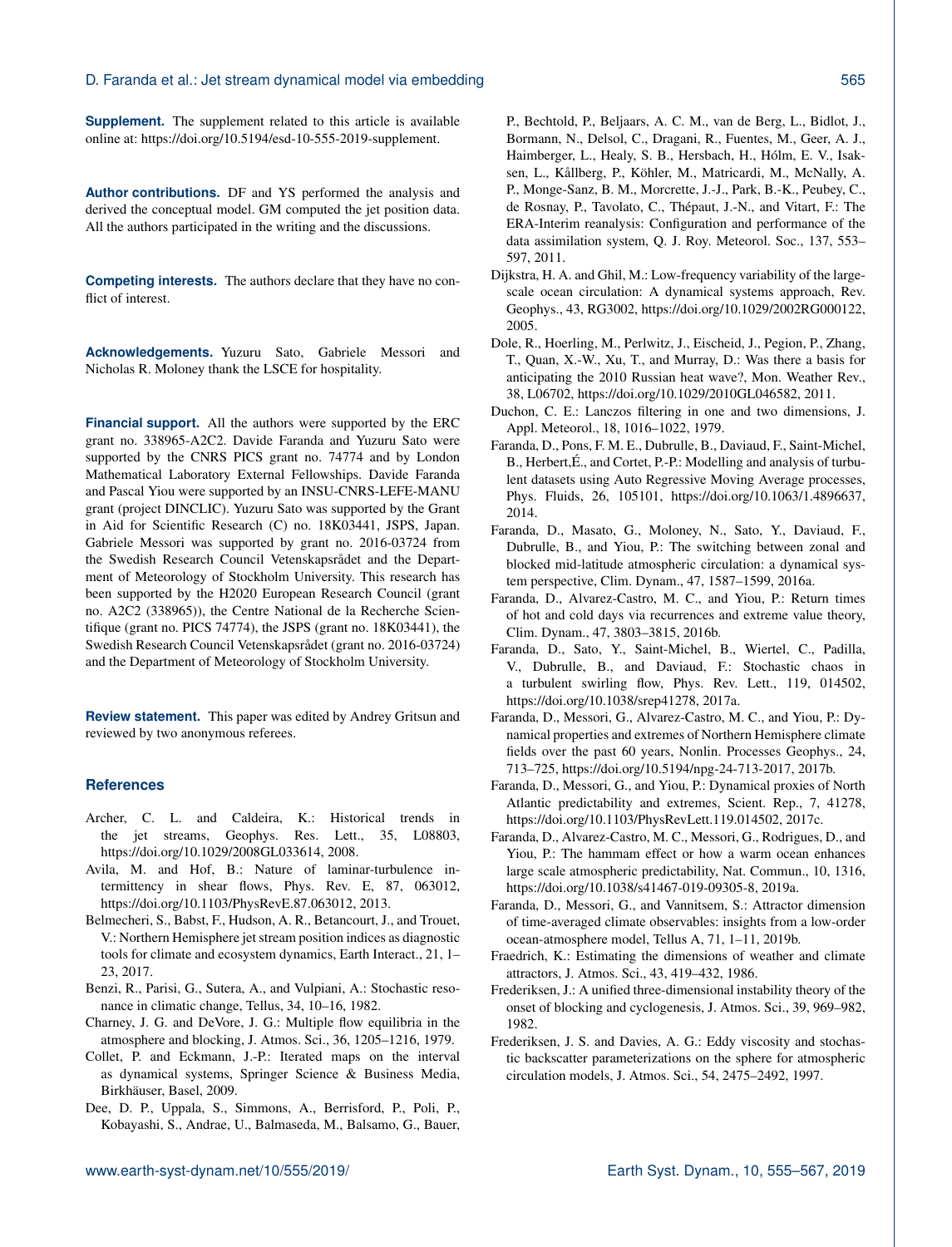## 566 D. Faranda et al.: Jet stream dynamical model via embedding

- <span id="page-11-22"></span>Freitas, A. C. M., Freitas, J. M., and Todd, M.: Hitting time statistics and extreme value theory, Probab. Theor. Rel., 147, 675–710, 2010.
- <span id="page-11-26"></span>Freitas, A. C. M., Freitas, J. M., and Todd, M.: The extremal index, hitting time statistics and periodicity, Adv. Math., 231, 2626– 2665, 2012.
- <span id="page-11-8"></span>Ghil, M.: Dynamics, statistics and predictability of planetary flow regimes, in: Irreversible Phenomena and Dynamical Systems Analysis in Geosciences, Springer, Dordrecht, 241–283, 1987.
- <span id="page-11-20"></span>Grassberger, P.: Do climatic attractors exist?, Nature, 323, 609–612, 1986.
- <span id="page-11-2"></span>Hadlock, R. and Kreitzberg, C. W.: The Experiment on Rapidly Intensifying Cyclones over the Atlantic (ERICA) field study: Objectives and plans, B. Am. Meteorol. Soc., 69, 1309–1320, 1988.
- <span id="page-11-5"></span>Haines, K. and Malanotte-Rizzoli, P.: Isolated anomalies in westerly jet streams: A unified approach, J. Atmos. Sci., 48, 510–526, 1991.
- <span id="page-11-11"></span>Hansen, A. R.: Observational characteristics of atmospheric planetary waves with bimodal amplitude distributions, Adv. Geophys., 29, 101–133, 1986.
- <span id="page-11-34"></span>Held, I. M. and Larichev, V. D.: A scaling theory for horizontally homogeneous, baroclinically unstable flow on a beta plane, J. Atmos. Sci., 53, 946–952, 1996.
- <span id="page-11-29"></span>Jacoby, T., Read, P., Williams, P. D., and Young, R.: Generation of inertia–gravity waves in the rotating thermal annulus by a localised boundary layer instability, Geophys. Astrophys. Fluid Dynam., 105, 161–181, 2011.
- <span id="page-11-28"></span>Kaneko, K.: Transition from Torus to Chaos Accompanied by Frequency Lockings with Symmetry Breaking: In Connection with the Coupled-Logistic Map, Prog. Theor. Phys., 69, 1427–1442, 1983.
- <span id="page-11-42"></span>Kaneko, K.: Spatial period-doubling in open flow, Phys. Lett. A, 111, 321–325, 1985.
- <span id="page-11-37"></span>Kaneko, K.: Clustering, coding, switching, hierarchical ordering, and control in a network of chaotic elements, Physica D, 41, 137– 172, 1990.
- <span id="page-11-35"></span>Kitsios, V. and Frederiksen, J. S.: Subgrid Parameterizations of the Eddy–Eddy, Eddy–Mean Field, Eddy–Topographic, Mean Field–Mean Field, and Mean Field–Topographic Interactions in Atmospheric Models, J. Atmos. Sci., 76, 457–477, 2019.
- <span id="page-11-4"></span>Koch, P., Wernli, H., and Davies, H. C.: An event-based jet-stream climatology and typology, Int. J. Climatol., 26, 283–301, 2006.
- <span id="page-11-33"></span>Kolmogorov, A.: AN Kolmogorov, Dokl. Akad. Nauk SSSR, 30, 301, 1941.
- <span id="page-11-30"></span>Kraichnan, R. H.: Dynamics of nonlinear stochastic systems, J. Math. Phys., 2, 124–148, 1961.
- <span id="page-11-40"></span>Lachmy, O. and Harnik, N.: Wave and Jet Maintenance in Different Flow Regimes, J. Atmos. Sci., 73, 2465–2484, 2016.
- <span id="page-11-3"></span>Lee, S. and Kim, H.-K.: The dynamical relationship between subtropical and eddy-driven jets, J. Atmos. Sci., 60, 1490–1503, 2003.
- <span id="page-11-7"></span>Legras, B. and Ghil, M.: Persistent anomalies, blocking and variations in atmospheric predictability, J. Atmos. Sci., 42, 433–471, 1985.
- <span id="page-11-18"></span>Letellier, C., Aguirre, L., and Maquet, J.: How the choice of the observable may influence the analysis of nonlinear dynamical systems, Commun. Nonlin. Sci. Numer. Simul., 11, 555–576, 2006.
- <span id="page-11-13"></span>Lorenz, E. N.: Deterministic nonperiodic flow, J. Atmos. Sci., 20, 130–141, 1963.
- <span id="page-11-16"></span>Lorenz, E. N.: Irregularity: A fundamental property of the atmosphere, Tellus A, 36, 98–110, 1984.
- <span id="page-11-21"></span>Lorenz, E. N.: Dimension of weather and climate attractors, Nature, 353, 241–244, 1991.
- <span id="page-11-17"></span>Lorenz, E. N.: Predictability: A problem partly solved, in: vol. 1, Seminar on Predictability, 4–8 September 1995, Shinfield Park, Reading, 1996.
- <span id="page-11-23"></span>Lucarini, V., Faranda, D., Turchetti, G., and Vaienti, S.: Extreme value theory for singular measures, Chaos, 22, 023135, https://doi.org[/10.1063/1.4718935,](https://doi.org/10.1063/1.4718935) 2012.
- <span id="page-11-39"></span>Madonna, E., Li, C., Grams, C. M., and Woollings, T.: The link between eddy-driven jet variability and weather regimes in the North Atlantic-European sector, Q. J. Roy. Meteorol. Soc., 143, 2960–2972, 2017.
- <span id="page-11-32"></span>McComb, W. D.: The Physics of Fluid Turbulence, edited by: Mc-Comb, W. D., Clarendon Press, Oxford, 572 pp., 1992.
- <span id="page-11-12"></span>McWilliams, J. C., Flierl, G. R., Larichev, V. D., and Reznik, G. M.: Numerical studies of barotropic modons, Dynam. Atmos. Oceans, 5, 219–238, 1981.
- <span id="page-11-25"></span>Messori, G., Caballero, R., and Faranda, D.: A dynamical systems approach to studying midlatitude weather extremes, Geophys. Res. Lett., 44, 3346–3354, 2017.
- <span id="page-11-9"></span>Mo, K. and Ghil, M.: Cluster analysis of multiple planetary flow regimes, J. Geophys. Res.-Atmos., 93, 10927–10952, 1988.
- <span id="page-11-19"></span>Nicolis, C. and Nicolis, G.: Is there a climatic attractor?, Nature, 311, 529–532, 1984.
- <span id="page-11-14"></span>Penland, C. and Matrosova, L.: A balance condition for stochastic numerical models with application to the El Nino-Southern Oscillation, J. Climate, 7, 1352–1372, 1994.
- <span id="page-11-24"></span>Pickands III, J.: Statistical inference using extreme order statistics, Ann. Stat., 3, 119–131, 1975.
- <span id="page-11-1"></span>Reiter, E. R. and Nania, A.: Jet-stream structure and clear-air turbulence (CAT), J. Appl. Meteorol., 3, 247–260, 1964.
- <span id="page-11-0"></span>Röthlisberger, M., Pfahl, S., and Martius, O.: Regional-scale jet waviness modulates the occurrence of midlatitude weather extremes, Geophys. Res. Lett., 43, 10989–10997, https://doi.org[/10.1002/2016GL07094,](https://doi.org/10.1002/2016GL07094) 2016.
- <span id="page-11-36"></span>Sato, Y., Doan, T., Rasmussen, M., and Lamb, J. S.: Dynamical characterization of stochastic bifurcations in a random logistic map, arXiv:1811.03994, 2018.
- <span id="page-11-38"></span>Schertzer, D., Lovejoy, S., Schmitt, F., Chigirinskaya, Y., and Marsan, D.: Multifractal cascade dynamics and turbulent intermittency, Fractals, 5, 427–471, 1997.
- <span id="page-11-6"></span>Screen, J. A. and Simmonds, I.: Amplified mid-latitude planetary waves favour particular regional weather extremes, Nat. Clim. Change, 4, 704–709, 2014.
- <span id="page-11-10"></span>Simmons, A., Wallace, J., and Branstator, G.: Barotropic wave propagation and instability, and atmospheric teleconnection patterns, J. Atmos. Sci., 40, 1363–1392, 1983.
- <span id="page-11-41"></span>Son, S.-W. and Lee, S.: The response of westerly jets to thermal driving in a primitive equation model, J. Atmos. Sciences, 62, 3741–3757, 2005.
- <span id="page-11-15"></span>Stommel, H.: Thermohaline convection with two stable regimes of flow, Tellus, 13, 224–230, 1961.
- <span id="page-11-27"></span>Süveges, M.: Likelihood estimation of the extremal index, Extremes, 10, 41–55, 2007.
- <span id="page-11-31"></span>Thomson, D.: Criteria for the selection of stochastic models of particle trajectories in turbulent flows, J. Fluid Mech., 180, 529–556, 1987.